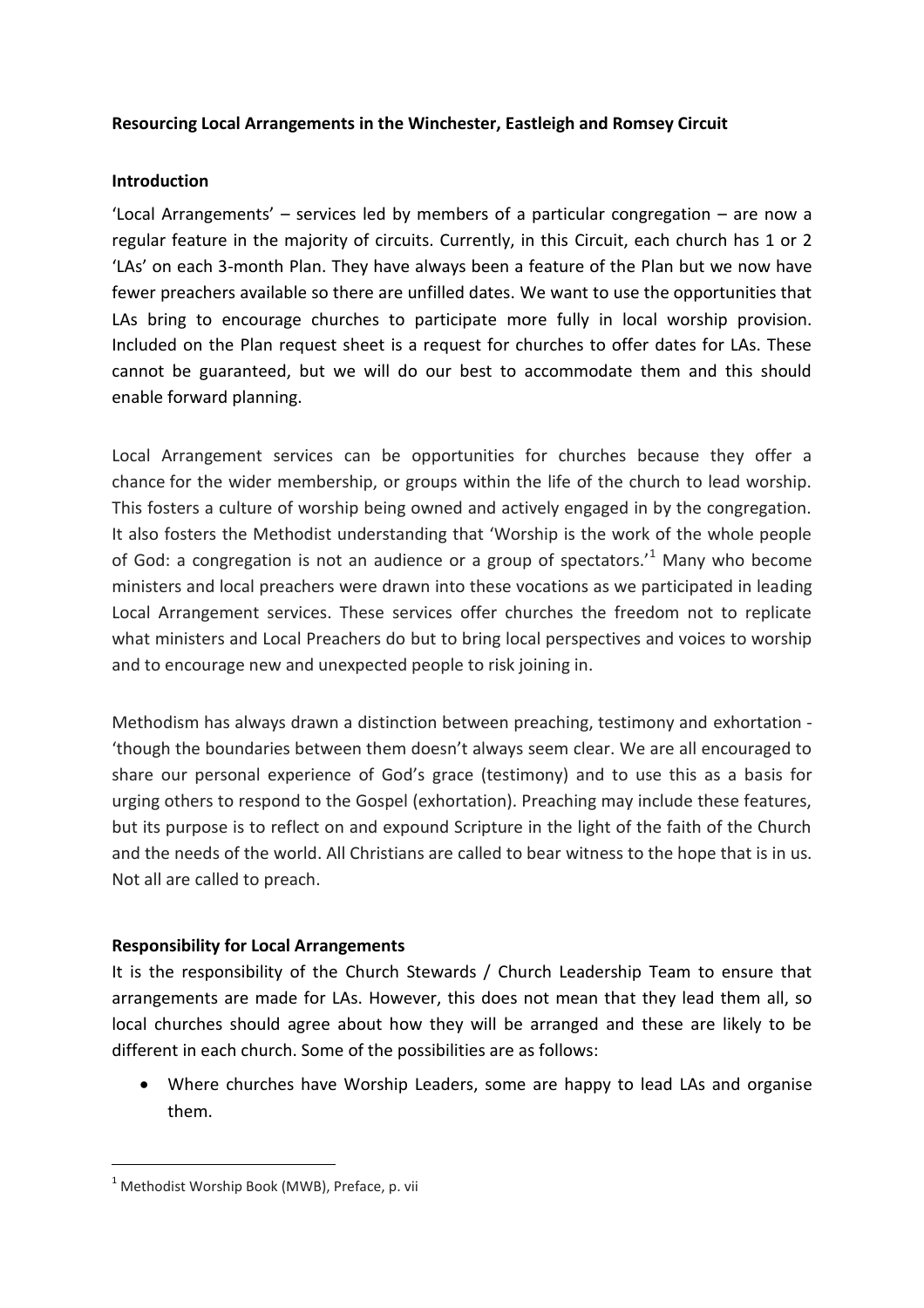- Where there are no Worship Leaders, or the Worship Leaders are already well used or do not wish to take full responsibility, a team of people might be created.
- Alternatively, one person might be designated, for a period of time.

It would be helpful if the Church Council is made aware of the arrangements.

It is not appropriate, to ask the Local Preachers who are members of a local church to lead LAs since, during the Plan-making process, they are asked if they are willing / able to take additional appointments to fill gaps in the Plan. Local Preachers can advise, or support a group if they so wish, but this should not be assumed. We do not encourage the use of preachers from other denominations. Those preaching in the Methodist Church regularly should be accredited or have affirmed that they are preaching 'nothing at variance with our doctrines'.

## **Planning Local Arrangements**

Worship has a 'natural' shape and it is helpful to plan using this. This shape can also be found in the first and second orders of service in the Methodist Worship Book (pages 26- 59). On the Methodist Website there is a planning section including a planning sheet.

[https://www.methodist.org.uk/our-faith/worship/singing-the-faith-plus/leading](https://www.methodist.org.uk/our-faith/worship/singing-the-faith-plus/leading-worship/your-guide-to-preparing-for-worship/)[worship/your-guide-to-preparing-for-worship/](https://www.methodist.org.uk/our-faith/worship/singing-the-faith-plus/leading-worship/your-guide-to-preparing-for-worship/)

You will find an adapted version of this this on our website -

<https://www.wermethodistcircuit.org.uk/worship/worship-resources.html>

## **Methodist Resources**

#### *Local Church Resources*

- House groups
- Church groups e.g. a mission group might create services to promote the local and global organisations you are supporting and a speaker from the agency could be invited to lead part of the service.
- Children and young people's groups
- Musicians to lead Songs of Praise
- Prayer group to lead a prayer and praise service

## *Circuit Resources*

- The Service at Home worship sheet
- Services live streamed by another Circuit church (the list is in the Plan).